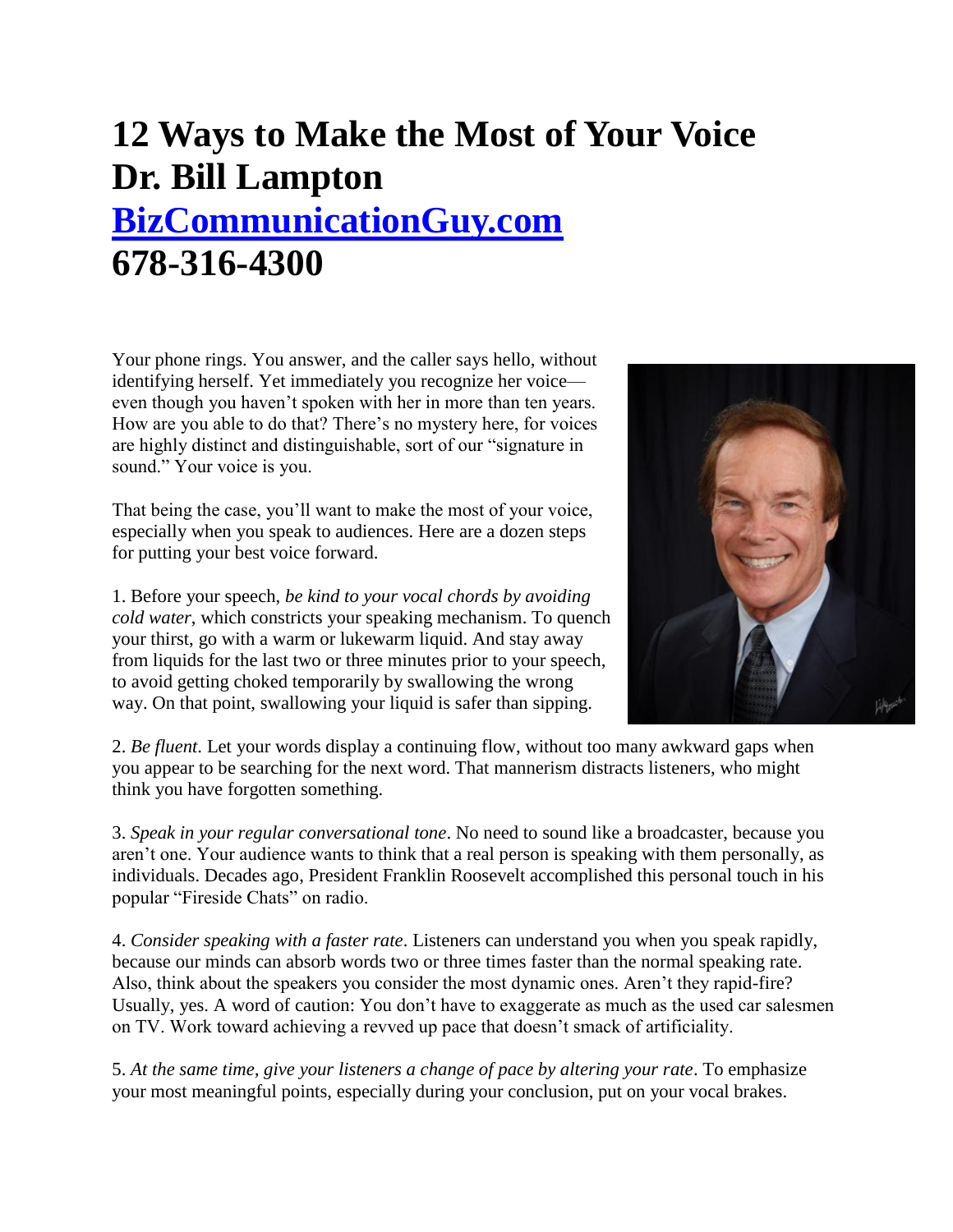6. *Enunciate clearly*. We lose listeners when they wonder, "What was that she just said?" Pronounce your words so people understand them immediately. Here again, though, avoid extremes. Speak clearly, yes—but not like a perfect robot.

7. *Maintain a pleasant volume level*. The ideal volume allows everyone in the audience to hear you plainly, without blasting anyone's ear drums. Just as you vary your rate occasionally, vary your volume to give your audience a change.

8. *To understand vocal pitch, think of a music scale*. As you know, there are high notes, middle range notes, and low notes. In speaking, the term "monotone" implies that the speaker hovers around one narrow range. Monotones put audiences to sleep, which you don't want to do. Move up and down the speaking scale without slipping into a "singsong" pattern.

9. *Speak from well within yourself*. You produce highly attractive vocal tones when you breathe regularly, generating sounds from your diaphragm. Shallow sounds that emerge from the throat can sound tinny and weak.

10. *Pause occasionally*. My college speech professor advised students to "leave out everything but the pauses." Remember that a pause never seems as long to the audience as it does to you, assuming the speaker still looks like he is in control. Pauses help you emphasize certain points, give your audience a few seconds of mental rest, and bring in the variety we have called for with rate and volume.

11. *Analyze your vocal quality with every opportunity you can create*. Record your speeches and listen to them afterward. You don't have to use expensive, bulky equipment. For a very modest price, you can purchase a small device that fits inconspicuously in your coat or jacket pocket. Your audience won't even know it's there.

Of course, the most effective way to analyze your vocal quality is to enlist the services of a speech coach. Your speech coach will give you objective feedback, telling you what needs attention, and offering specific steps for improvement. Through the magic of the Internet, you can work with a speech coach many miles away when you can't find one locally.

12. *Use your own voice, without imitating anyone else.* As a highly respected speech coach advised: "Nobody can play you as well as you can."

Our voices are as individual as our fingerprints. Accept yours, and then cultivate your vocal skills by using the guidelines offered in this article. Before long, you will even look forward to facing audiences. And before long, your audiences will be giving you the level of attention during your speech—and the supportive comments afterward—that you have fantasized about for years.